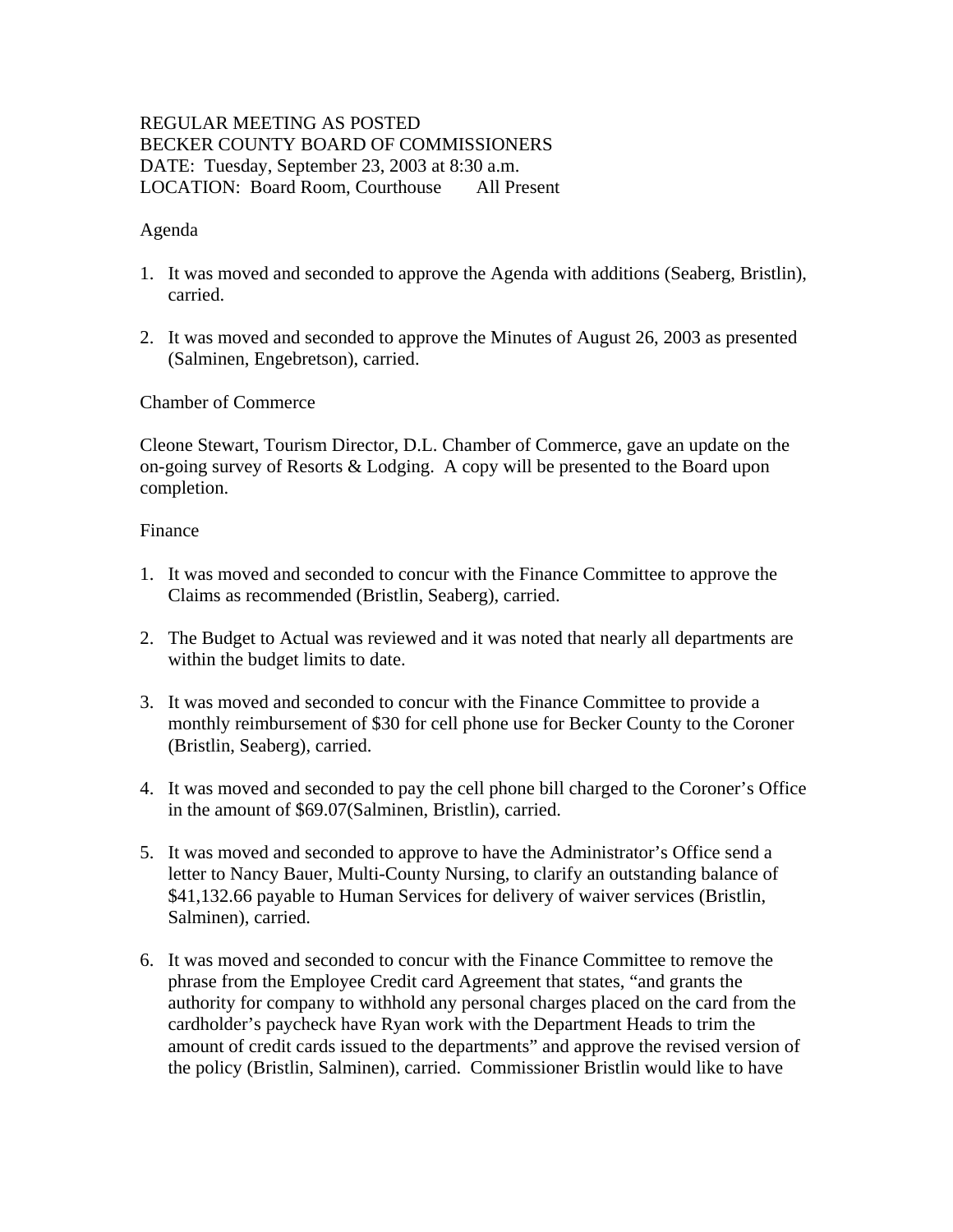Ryan Tangen, Administrator of the Elan Credit Cards work with the departments to reduce the number of cards issued per department.

- 7. It was moved and seconded to concur with the Finance Committee to renew the parking lot lease with First Lutheran Church. The terms of the lease are for (2) years, beginning on October 1, 2003 and terminating on September 30, 2005 at 12:00 midnight, 30 parking spaces at \$240 per month, totaling \$1,440 semi-annually on October 1, 2003 and March 1, 2004. In addition, the Lessee will pay 30% of all maintenance to the entire First Lutheran Church parking lot including, but not limited to, snow removal, resurfacing and striping (Bristlin, Salminen), carried.
- 8. It was moved and seconded to concur with the Finance Committee to approve the License Renewal for the Computer Security System (Bristlin, Engebretson), carried.
- 9. The August Cash & Investment Summary was presented.

# Auditor

There were no Licenses or Permits and the meeting was turned over to Nancy Grabanski, Human Resources. Nancy brought this request from the Becker County Labor Management Committee (LMC) where a Sub-Committee had met and studied going to a Payroll Lag-time System. It was the Consensus of the LMC that a Lag-time System, where employees would be paid Bi-Monthly, would be the best plan to implement for Becker County, and it was decided to present this request to the County Board. After discussion and comments, it was moved and seconded to move to table approval for (2) weeks from this Board Meeting. This motion was amended to table for 30-days to the October 28, 2003 Board Meeting (Engebretson, Bristlin), carried.

# Sheriff

- 1. It was moved and seconded to renew the Sunnyside Care Center Contract with the Becker County Jail. An Amendment to the original contract reduces the contract price from \$16,535.59 to \$12,850.00. Terms of the contract run from September 1, 2003 through February 28, 2004 (Bristlin, Seaberg), carried.
- 2. It was moved and seconded to approve the Capital Purchase Request to purchase equipment to update new squad cars to standard, and Digital Voice Recorders (8) and Digital Cameras (6), totaling \$22,514 (Bristlin, Seaberg), carried.
- 3. The 2002-2003 Becker County Jail Inspection Comparison was reviewed.
- 4. It was moved and seconded to pass Resolution No. 09-03-1B, to hire a part-time Correctional secretary due to a plan of action and an organizational restructuring (Bristlin, Salminen), carried.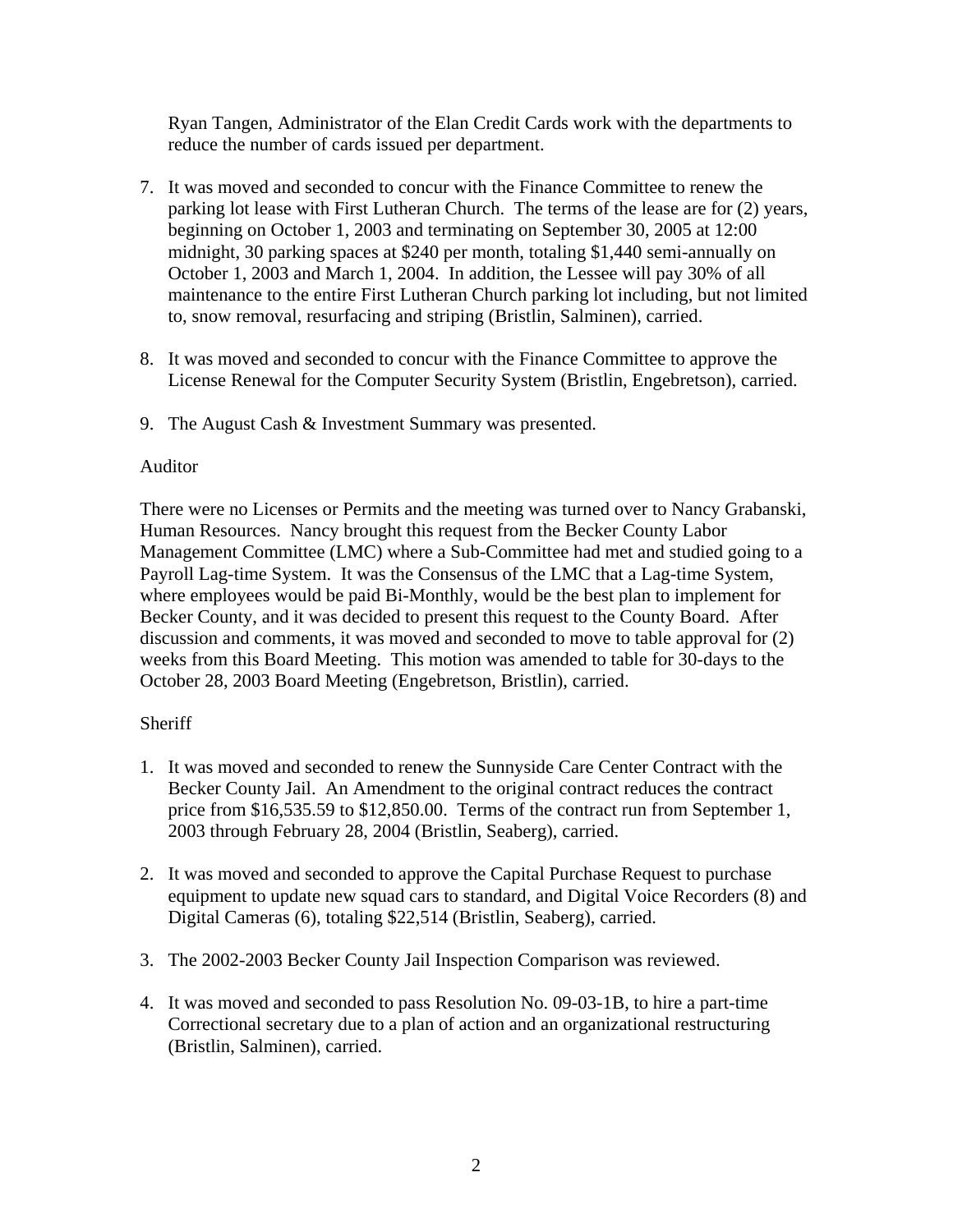5. Tim Gordon updated the Board on prisoner counts and cost analysis. Tim thanked the Board for allowing him to go in a different direction on boarding prisoners and the Board in turn commended the Sheriff and Staff for finding solutions. It was moved to proceed with the lease (Bristlin), Motion was withdrawn. It was moved and seconded to pass Resolution No. 09-03-2H, approving to move forward and enter into a lease with FHYVE, LLC, a Minnesota limited liability company ("Landlord") for the to-be-built 48-bed minimum security detention facility of approximately 8726 square feet located on land in the City of Detroit Lakes, and authorizes the signatures of the Board Chair and the County Administrator (Bristlin, Seaberg), carried.

The Humane Society Report was presented to the Board. A Leash Law for Becker County was discussed. The Humane Society is looking for a suitable site for a building to house the Humane Society and provide facilities for residents to utilize services.

### Natural Resources

1. It was moved and seconded to concur with the Natural Resources Management Committee to approve Dan Niemi's request to purchase 4,000 cu. yds. of gravel material located in Forest Township (Bristlin Salminen), carried.

### Human Services

- 1. It was moved and seconded to approve the Transit Claims (Engebretson, Salminen), carried.
- 2. It was moved and seconded to approve the Child Care Research Grant Extension through 2004 (Engebretson, Salminen), carried.
- 3. It was moved and seconded to approve the following Purchase of Service Contracts (Salminen, Bristlin), carried.

Frazee Care Center (Meals on Wheels, Assisted Living, Day Care Multi-County (Long Term care Consultation/CADI, CAC/TBI Case Management/Level II Consultation) Medical Assistance and Alternative Care reimburse these contracts. Stellher Human Services, Waubun School, Mahnomen County

- 4. It was moved and seconded to approve the Human Services Claims (Bristlin, Salminen), carried.
- 5. It was moved and seconded to accept the Public Assistance Applications (Engebretson Bristlin), carried.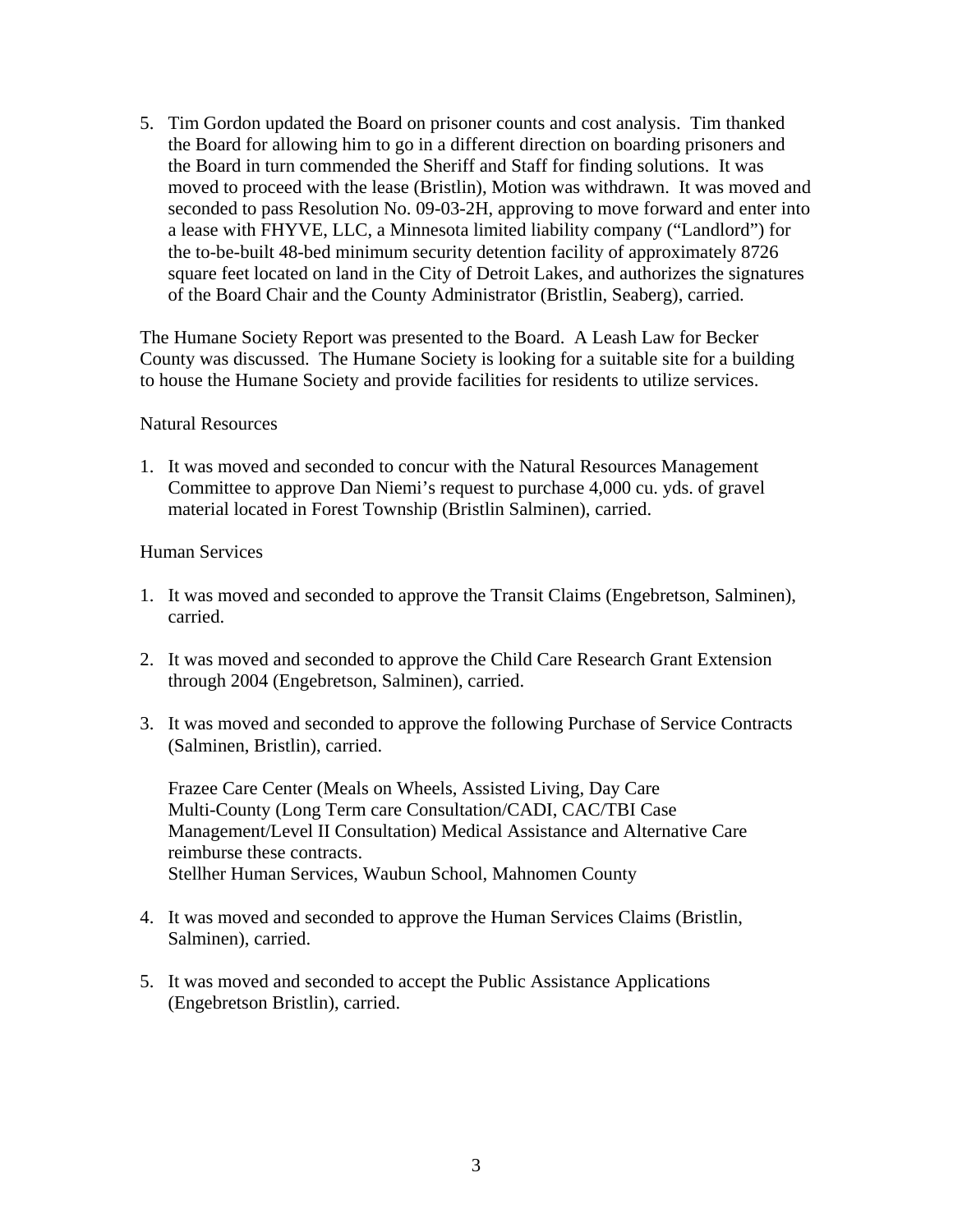## Highway

- 1. Lake Country Scenic Byway was removed from the Agenda
- 2. The date of the Becker County Road Tour will be established after the Highway Committee Meeting.
- 3. It was moved and seconded to pass Resolution No. DOH 09-03-2D, approving entering into an Engineering Service Agreement with Larson-Peterson of Detroit Lakes, MN for the storm sewer and storm water pumping facilities on CSAH 6- CSAH22 to TH 59 and authorizes the County Engineer to enter into the agreement on behalf of Becker County (Engebretson, Bristlin), carried.
- 4. The Construction Update was presented to the Board.

Planning & Zoning – Gretchen Thilmony

1. It was moved and seconded to pass Resolution No. 09-03-2G, resolving that Respondent Becker County's Proposed Amendments to Relator's (Sayler's) Statement of the Proceedings is approved (Engebretson, Salminen), carried

## Planning & Zoning

- 1. Results of the Planning Commission (PC) Meeting of September 16, 2003:
	- 1) FIRST ORDER OF BUSINESS: Gordon Grabow, Detroit Twp. It was moved and seconded to concur with the recommendations and findings of the PC to approve the Certificate of Survey and change of zone from Agricultural to Residential based on the fact that it is compatible with the surrounding area (Bristlin, Salminen), carried.
	- 2) SECOND ORDER OF BUSINESS: Pam Horstmann, Burlington Twp. It was moved and seconded to concur with the recommendations and findings of the PC to approve a Conditional Use Permit for a jewelry store within the farmstead in an Agricultural zone based on the fact that it is a reasonable use of the property (Bristlin, Salminen), carried.
	- 3) THIRD ORDER OF BUSINESS: Richard Hamlin, Lakeview Twp. It was moved and seconded to concur with the recommendations and findings of the PC to approve the Certificate of Survey and Change of Zone from Agricultural to Residential based on the fact that the density on the lake would decrease and be compatible with the surrounding area (Bristlin, Salminen), carried.
	- 4) FOURTH ORDER OF BUSINESS: Frank & Beverly Holzer, Burlington Twp. It was moved and seconded to concur with the recommendations and findings of the PC to approve the Certificate of Survey and Change of Zone from Agricultural to Residential based on the fact that the use is compatible with the surrounding area (Engebretson, Salminen), carried.
	- 5) FIFTH ORDER OF BUSINESS: David & Leslie Hegge, Burlington Twp. It was moved and seconded to concur with the recommendations and findings of the PC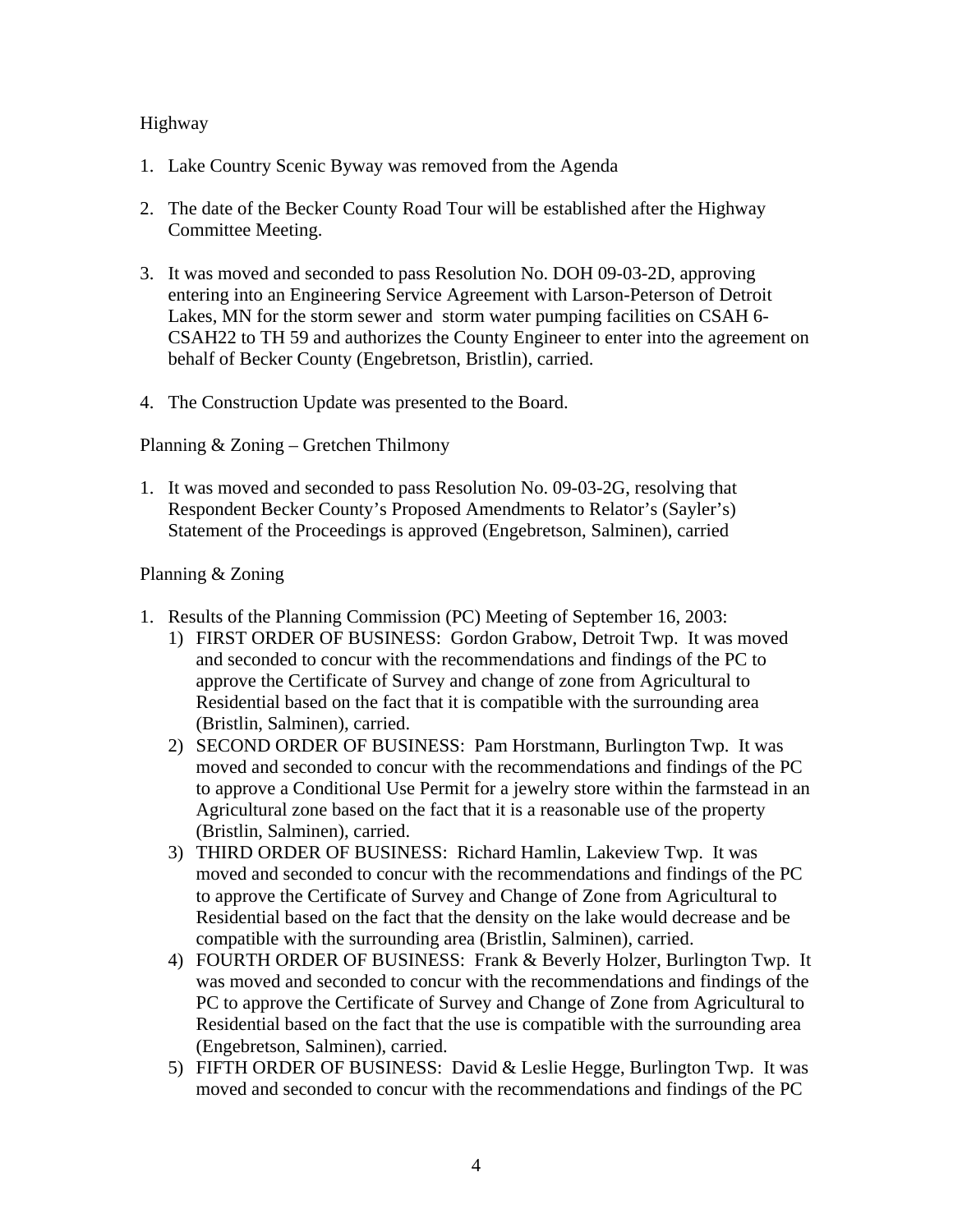to approve the Certificate of Survey and Change of Zone from Agricultural to Residential based on the fact that it does meet the criteria of the Subdivision Ordinance (Engebretson, Salminen), carried.

- 6) SIXTH ORDER OF BUSINESS: Don & Sandra Tollefson, Audubon Twp. It was moved and seconded to concur with the recommendations and findings of the PC to approve a Preliminary Plat consisting of (7) lots based on the fact that it is compatible with the surrounding area (Bristlin, Salminen), carried.
- 7) SEVENTH ORDER OF BUSINESS: Scott & Marlys Ailie, Lake Eunice Twp. It was moved and seconded to concur with the recommendations and findings of the PC to approve a Certificate of Survey based on the fact that it does meet the criteria of the ordinance (Bristlin, Salminen), carried. Seaberg abstaining.
- 8) EIGHTH ORDER OF BUSINESS: Kim Sundlee, Cormorant Twp. It was moved and seconded to concur with the recommendations and findings of the PC to approve a Certificate of Survey consisting of (2) parcels in the shoreland district. The recommendations of the PC stated that any future changes would be dealt with at the proper time by the proper agencies based on the fact that the subdivision meets the criteria of the Subdivision Ordinance (Bristlin, Seaberg), motion failed. Engebretson, Salminen, Winter voting nay. A second motion was made, seconded to have this item taken back to the PC (Salminen, Engebretson). Motion withdrawn.
- 9) NINTH ORDER OF BUSINESS: Final Plat of Meadows of Becker County. It was moved and seconded to approve the Final Plat of Meadows of Becker County based on the fact that it meets the criteria of the Subdivision Ordinance (Bristlin, Salminen), carried.
- 10) TENTH ORDER OF BUSINESS: Tentative Date for the Informational Meeting is Thursday, October 16, 2003 at 8:30 a.m.

#### Assessor

1. It was moved and seconded to remove Parcel # 19.8477.000, and to approve the following Abatements (Engebretson, Salminen), carried.

| 2003 Tax Payable |             |                  |            |
|------------------|-------------|------------------|------------|
| Parcel           | Twn/Cty     | Amount           | Reason     |
| 17.1049.109      | Lake Eunice | \$406            | Homestead  |
| 25.0073.000      | Round Lake  | $\left( \right)$ | Correction |
| 25.0101.000      | Round Lake  | $+10$            | Correction |
| 25.0101.000      | Round Lake  | 26               | Correction |

## Environmental Services

1. Dan Holm updated the Board on the recent damage to the Landfill loader by lightning. He is presently working with the Auditor's Office to see if this is covered under the Becker County Insurance Policy.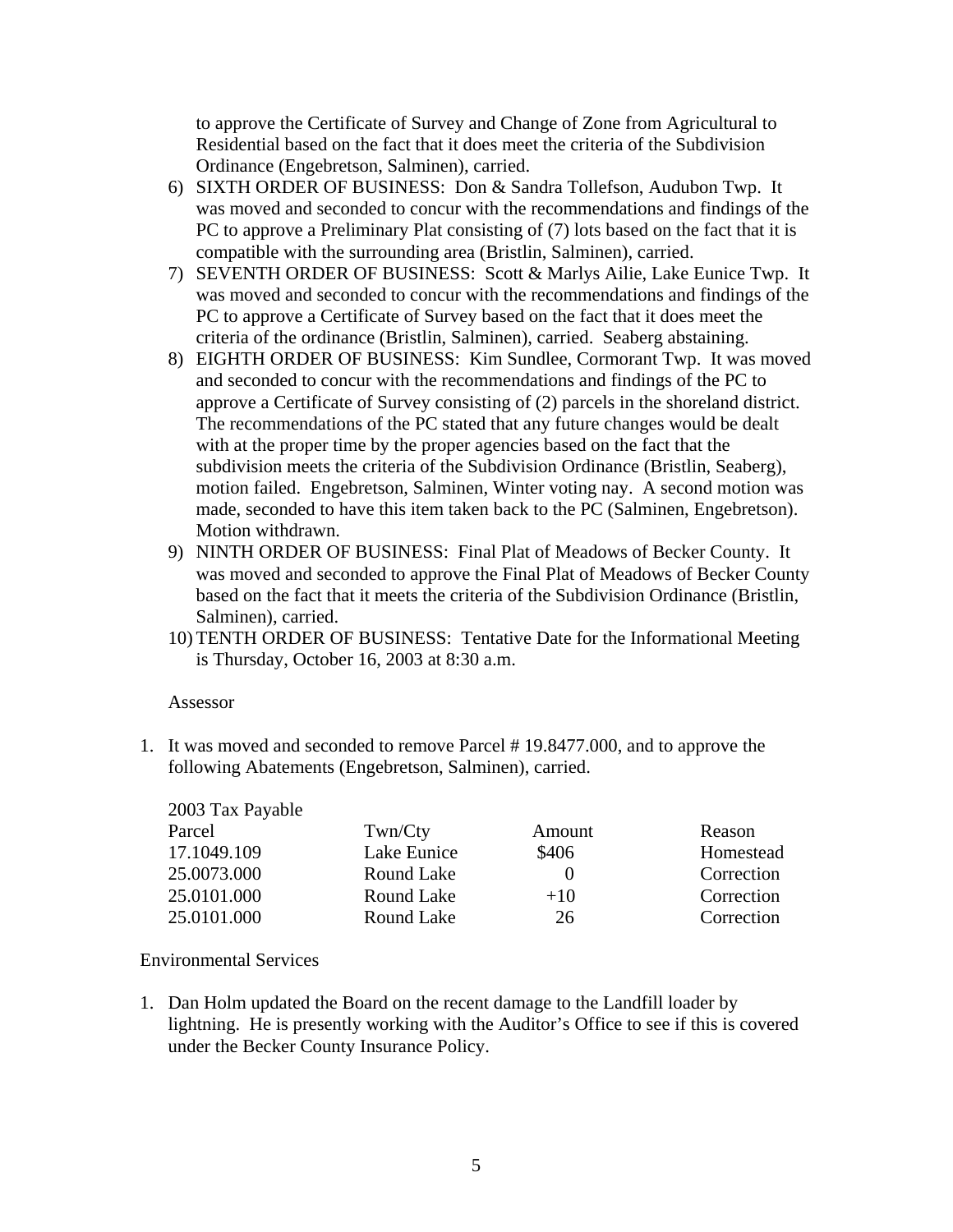- 2. It was moved and seconded to pass Resolution No. EM 09-03-2F, supporting the City of Detroit Lakes Resolution stating that the Becker County Emergency Manager will function as the Emergency Manager of the City of Detroit Lakes until such a time that the City would adopt their own Emergency Operations Plan and appoint a city staff person to administer their plan (Engebretson, Salminen), carried.
- 3. Jim Kaiser, Realtor, and Scott Walz, Surveyor, asked the Chair to re-consider a previous action of this Board Meeting under Planning & Zoning, An application requesting approval of just the Certificate of Survey for Kim Sundlee, property located in Cormorant Twp., Lot 2, Block 1, Lakeside Pines Section 17, Twp. 138, Range 43. This property has an easement for access. If a land alteration permit were to be considered to improve the access road, an engineering study would have to be completed. It was moved and seconded to approve a Certificate of Survey only (Salminen, Engebretson), carried.
- 4. Commissioner Engebretson suggested that a Lake Ordinance Committee be reinstated. Patty Johnson, Planning & Zoning will bring this to the next Board Meeting on October 28, 2003.
- 5. It was moved and seconded to approve the attendance of any Commissioner at the District IV AMC Meeting on October 03, 2003, Fergus Falls, MN (Engebretson, Salminen), carried.
- 6. Mahube Community Council, Inc. received a letter announcing notification from the Minnesota Housing Finance Agency that they will receive a grant of \$201,263 for 2003-2005 for the Family Homeless Prevention and Assistance Program. The letter was read and a special thank you given to Commissioner Engebretson for her part in receiving this grant.
- 7. It was moved and seconded to authorize the signatures of the Board Chair and the County Administrator approving the WesMin RC&D Project Proposal for the Eagle Lake Beach repair (Bristlin, Salminen), carried.
- 8. Extension Space Needs. It was moved and seconded to approve the County Administrator's recommendations to house the Extension Office at the Becker County Courthouse. Space will be provided for the 4-H Coordinator, Nutrition Program, Master Gardener, and the secretary (County employee). Nancy Grabanski, Human Resource Director, will be the direct supervisor of the County employee (Salminen, Bristlin), carried.
- 9. It was moved and seconded to approve to sign the Water Supply Agreement between the City of Lake Park and Becker County for supplying water to Sunnyside Care Center for a period of not less than 20-years from and after the date of this agreement. Rate charged to Becker County for Sunnyside shall not be more than the rate charged by Lake Park to other commercial users supplied by Lake Park located outside the City of Lake Park (Salminen, Seaberg), carried.